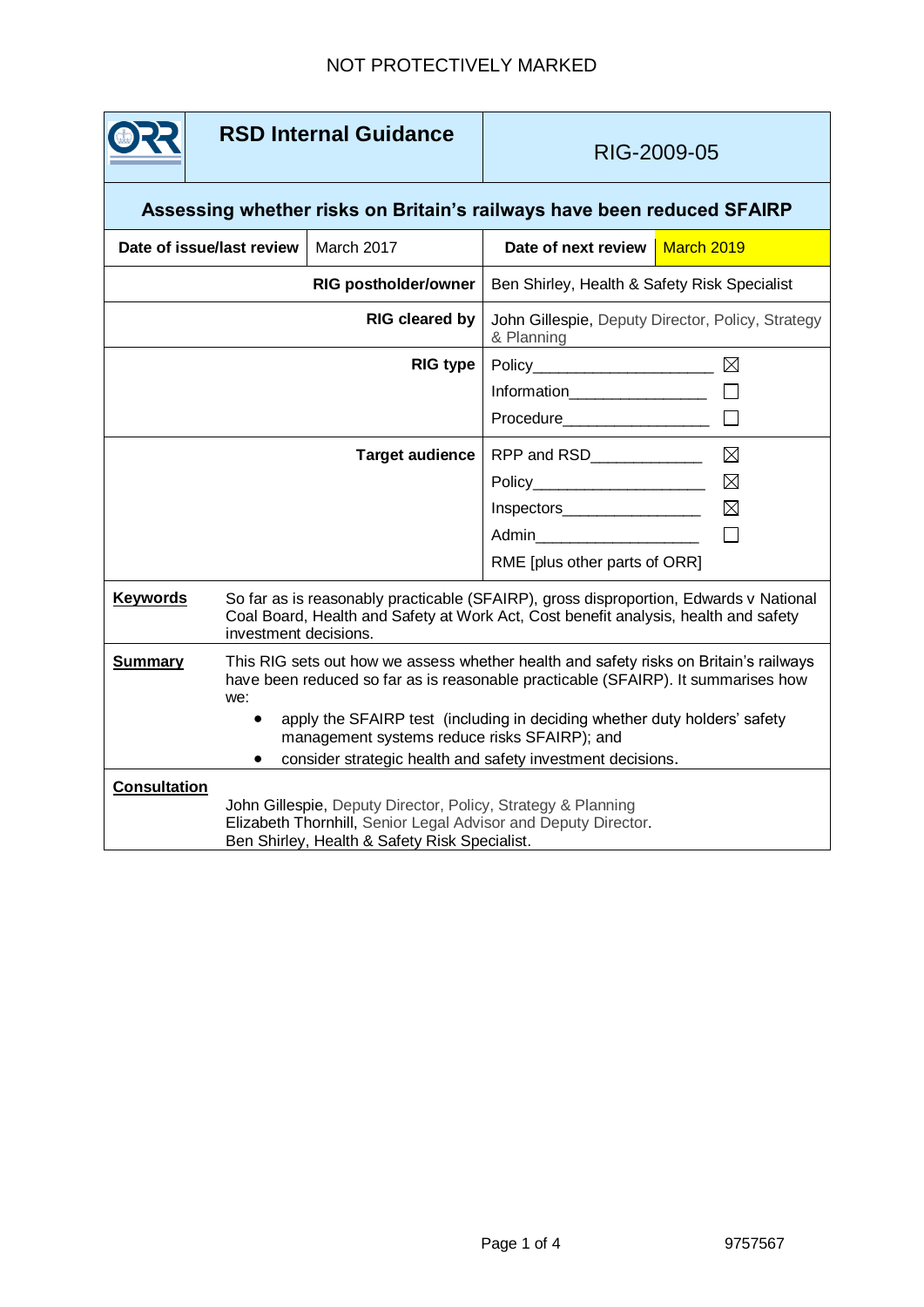**Detail** Ensuring our decisions are lawful and maintaining our regulatory credibility, means we must be consistent in our decisions on health and safety duties qualified by "so far as is reasonably practicable" (SFAIRP) $1,2$ . There are two key elements: understanding the legal concept of SFAIRP, as applied by the courts; and our expectations of duty holders when they assess whether risks have been reduced SFAIRP. *Legal duties***:** the Health and Safety at Work etc Act 1974 (HSWA) places general duties on employers to: • ensure, SFAIRP, the health, safety and welfare at work of their employees (s.2); and conduct their undertakings to ensure, SFAIRP, that it does not expose nonemployees to risks to their health and safety (s.3). These general duties are supplemented by other health and safety legislation. Duty holders must make a suitable and sufficient assessment of risks and, where considering duties constrained by SFAIRP, must compare the cost of implementing risk control measures (in terms of money, time and effort) against the reduction in risk those measures might achieve, and whether there is a gross disproportion between them, such that the costs grossly outweigh the risk reduction*. Edwards v. NCB*: this case <sup>3</sup> provides the key interpretation of SFAIRP: duty holders must implement control measures unless the costs involved are grossly disproportionate to the safety benefits achieved. Some duty holders may decide to implement measures that go beyond SFAIRP for business or commercial reasons: that does not necessarily affect what may be reasonably practicable for that activity. *Good practice:* duty holders should, as a minimum, follow relevant good practice (which is not necessarily the same as general industry practice). Most railway duty holders' day-to-day decisions are based on current good practice as captured by industry's standards. Duty holders should keep good practice under review, as it changes over time. We should challenge industry standards if we have evidence that they do not deliver risk control to the level required by SFAIRP, or ensure additional controls are put in place to reduce risks SFAIRP. Risk assessment tools, such as the Rail Safety and Standards Board (RSSB) Safety Risk Model, can provide a useful and valid input into the risk assessment and investment decision making processes. **What we expect of duty holders:** in approaching risk reduction duty holders are generally required to:

l

<sup>&</sup>lt;sup>1</sup> SFAIRP is widely used in British health and safety legislation.

 $2$  As low as reasonably practicable (ALARP) is a term that is sometimes used by duty holders and intended to be synonymous with "so far as is reasonably practicable". . However, ALARP is not recognised within HSWA (unlike SFAIRP) and so, in the interest of clarity; ALARP is not used within this guidance.

<sup>3</sup> Edwards v National Coal Board [1949] 1 ALL ER 743 at 747.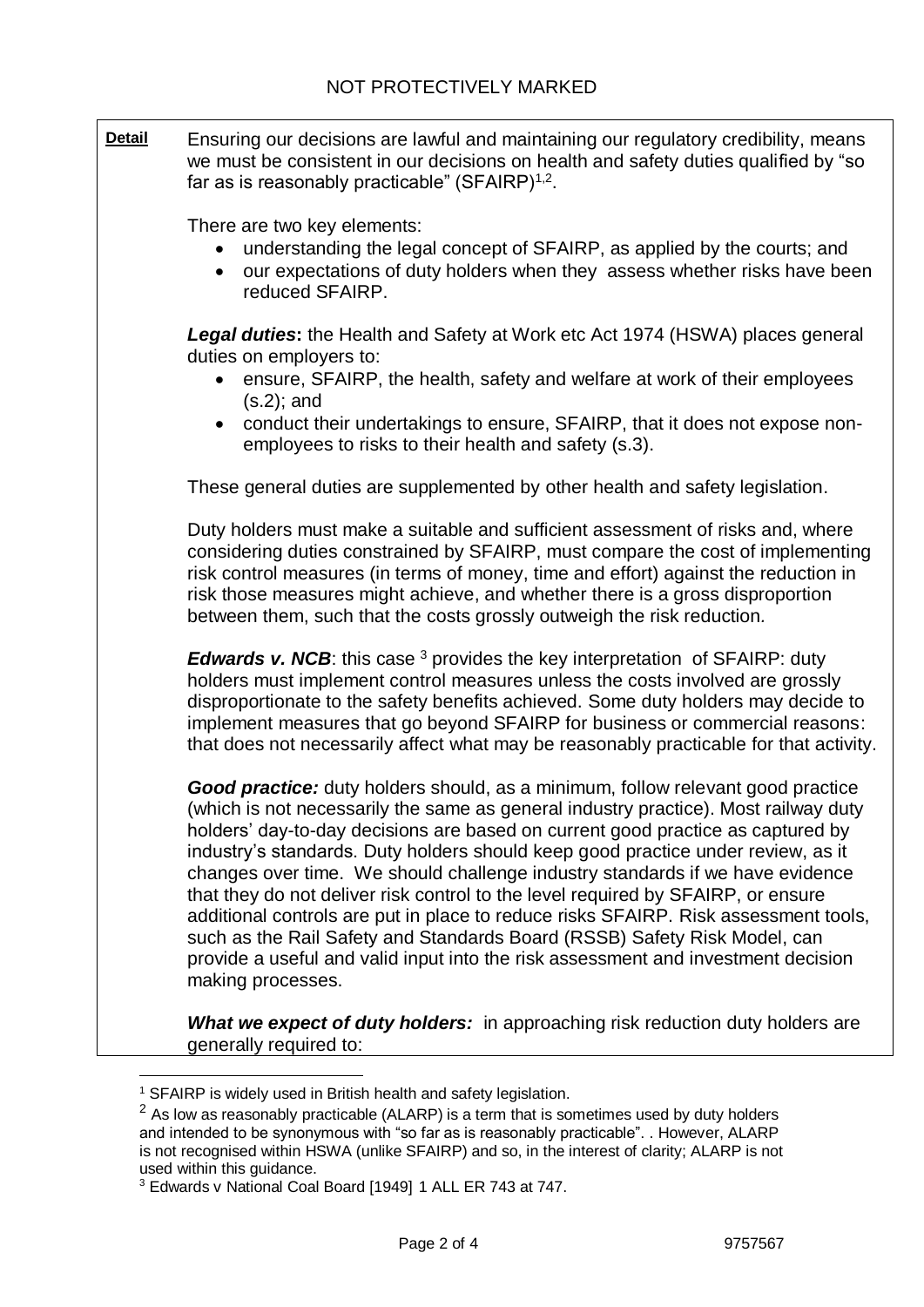- carry out suitable and sufficient assessments, appropriately recorded, of risks to the health and safety of both employees and non-employees affected by their undertakings;
- identify and implement the measures needed to deliver appropriate risk control including, where appropriate, an estimation of the potential costs and benefits of additional control measures;
- make a decision on whether there is gross disproportion and (if not) then
- develop an appropriate plan and timetable to implement any additional risk control measure identified; and
- carry out regular reviews of both the assessments and control measures.

Assessing the risks: employers must assess the health and safety risks to their employees at work and others (such as passengers, other workers and the public) who may be affected by their work activities. This includes risks shared with other duty holders, other interface risks and risks associated with low probability but high consequence incidents, especially if the risk arises from a new hazard. Duty holders do not need to consider any potential socio-political response to multi-fatality incidents; this is a matter for the government and regulators.

The assessment of risk and SFAIRP must be made at the level of the activity that could give rise to potential harm. So, for example, if a work activity on a specific piece of equipment could give rise to fatal injury, and the precautions (for that piece of individual equipment) cost a proportionate amount relative to that outcome, then those precautions should be implemented, even if there are many similar items of such equipment across the duty-holder's business. In other words, the calculation of gross disproportion should **not** be based on the total cost to implement the precautions across **all** of the items of equipment.

*Cost benefit analysis:* can help inform decision-making - see: *"Internal guidance on Cost Benefit Analysis (CBA) in support of safety-related investment decisions" – see: <http://www.rail-reg.gov.uk/server/show/nav.1118> -* but should not form the sole argument in showing that risks are being reduced SFAIRP. Most day-to-day health and safety decisions will not require a quantitative CBA assessment to determine what is reasonably practicable.

*Dealing with benefits***:** consideration of investment decisions should include all the benefits, as well as the reduction in risk - see: ORR's "*Internal guidance on Cost Benefit Analysis (CBA) in support of safety-related decisions" [http://www.rail](http://www.rail-reg.gov.uk/server/show/nav.1118)[reg.gov.uk/server/show/nav.1118.](http://www.rail-reg.gov.uk/server/show/nav.1118)* 

**Dealing with costs and affordability:** the costs (in terms of money, time and effort) are those necessary to implement the measures to reduce risk, and include any consequent productivity losses – see ORR's *"Internal guidance on Cost Benefit Analysis (CBA) in support of safety-related decisions" –see: [http://www.rail](http://www.rail-reg.gov.uk/server/show/nav.1118)[reg.gov.uk/server/show/nav.1118](http://www.rail-reg.gov.uk/server/show/nav.1118)*. Whether the duty holder can afford the cost of a control measure is not relevant to deciding whether a measure is reasonably practicable.

*Dealing with uncertainty:* duty holders' decision-making processes should